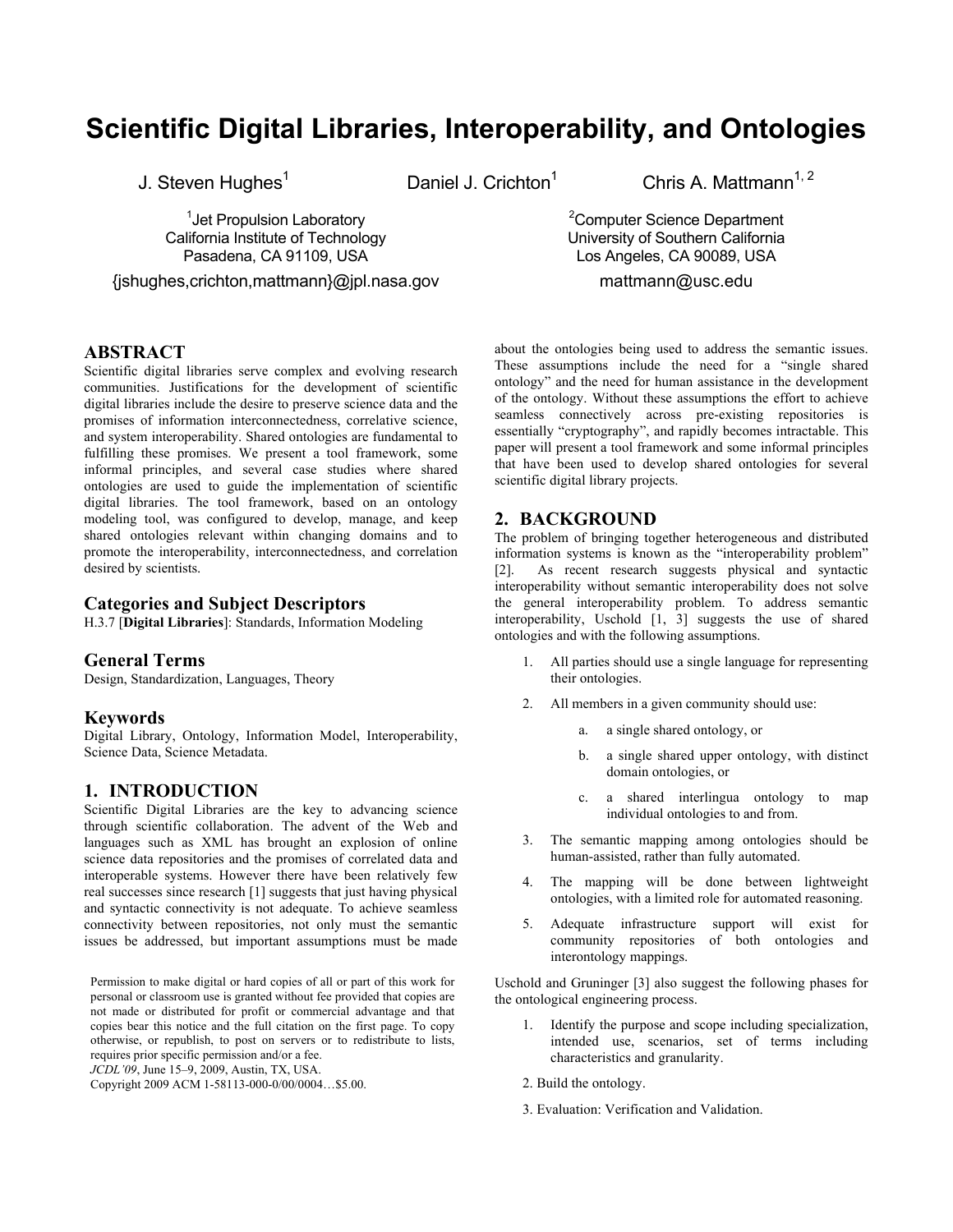In the following we present a case study where a shared ontology was developing under these assumptions and following the suggested phases.

### **3. THE PLANETARY DATA SYSTEM**

The Planetary Data System (PDS) was developed to archive and distribute scientific data from NASA planetary missions, astronomical observations, and laboratory measurements. The PDS data standards [4] were developed in the late 1980's to define the concepts and terms needed for archiving science data in the planetary science domain. Even though the data standards were innovative [4-7] for their time, ambiguity and many assumptions have crept in over almost two decades of use and have caused significant problems for PDS operations, data providers, and end-users.

In 2008 the PDS formed a team to review the data standards and create an ontology [6]. The most reasonable interpretations of the data standards were captured in an ontology modeling tool and the identified anomalies were documented for future reference. The team configured a tool framework, based on the ontology modeling tool, to manage the ontology and produce specifications for developers, documentation for end-users, and exports of the ontology content for code generation.

The PDS data standards define and describe the data structures, data formats, and contextual information needed to make the science data useful to current and future planetary scientists. Some of the entities in the planetary science domain had been formally defined in the PDS data standards as simple classes, for example, spacecraft images and instruments. These definitions were migrated directly to the ontology. Often however, entities were simply described in the document narrative. In these cases, the most reasonable interpretations of the descriptions were used to define classes in the ontology.

The scope of the PDS data standards is one of the broadest in the space sciences. The data standards cover several planetary science sub-domains and associated communities of planetary scientists. Each community has their own domain of discourse but simultaneously desires collaboration with the other domains. The communities also share data types ranging from images to binary tables.

To validate the resulting ontology the system's functional requirements were referenced to identify the "things" that the implemented services and processes act on to perform their functions. These "things" are often either explicitly mentioned as nouns or implied in the requirements. The resulting list of "things" is considered to be the "information modeling" response to the system's functional requirements and validates that the ontology contains the classes needed to support system services and processes.

# **4. INFORMATION MODELING**

The initial phase of the ontology engineering process used in developing the PDS ontology was not much different than that used for data modeling. However a significant difference is the role of metadata. In a data model the metadata is typically used to describe the structure and characteristics of the data for data processing. For example, a data model for a digital image is



**Figure 1. PDS Conceptual Model - Concept Map** 

concerned with the data type of the image's pixel and the width and height of the image.

In a scientific digital library however, especially those with requirements for long-term persistence and usability of the data, the metadata is on equal footing in significance to the data. For example, a digital image is essentially useless to a planetary scientist unless information about the locations of the light source, the imaging instrument, and the target body are all known in a single frame of reference. Also given that imaging observations during space flight are often non-repeatable, it is in the best interest of science to collect as much information as possible about the observation and the context within which it was performed. There are also requirements for rich classification schemes to enable searching within large volumes of data and to support correlative science. All this suggests that the metadata models should be developed with the same rigor as that applied to the data models.

A scientific digital library is a type of information system, therefore an information model is required. The information model will typically comprise several data models as well as models for physical and conceptual things in the domain. As mentioned earlier, the context within which data is collected is as important as the data itself. For example in addition to a digital image model, a model will also be needed to describe the physical instrument and the mission that is managing the project. A mission is an example of a conceptual thing.

# **5. INFORMATION MODELS**

Information models that describe digital, physical, and conceptual entities are often complex, however these three general classes can be unified under the concept of the Open Archival Information System (OAIS) "Information Object" [8]. In general an information object is defined as comprised of a data object and its descriptive or "representation information". A "data object" can either be a digital object, a black box containing a sequence of bits, or a physical object that can be touched, for example a moon rock. The representation information contains the structural, semantic, and other information needed to understand and use the data object. The OAIS data object can be extended to add the conceptual object.

The PDS information model consists of classes that describe digital, physical, and conceptual things. In fact, even the PDS Data Object class (OAIS digital object) does not define but describes the class used to instantiate all the *actual* data in the digital library. The description indicates that the actual data is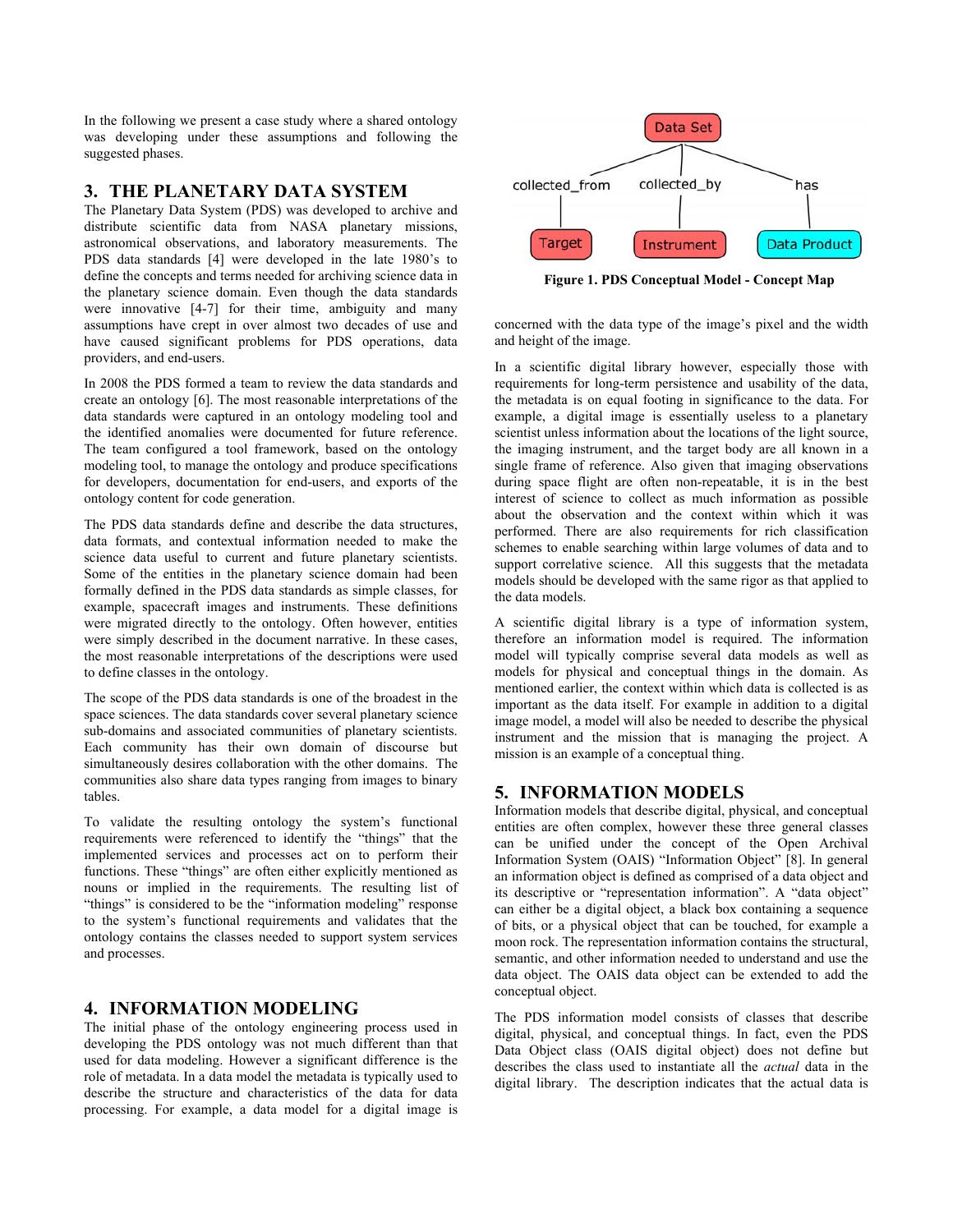simply a sequence of digital bits. To understand the Data Object, associations to other objects are needed to add meaning.

An information model is used throughout the development and operation of an information system. Also the users of the information model range broadly from software developers and project managers to users of the system. Few of these users understand the details of an information model, especially if it is captured in an ontology. The information model must be filtered and presented in notations that are suitable to the target audience. The Zachman Framework [9], a classification structure that is used in information technology development, defines several viewpoints and associated models that address this problem. In the following, two of these models as applied to the PDS are presented.

A conceptual model defines the community model of data from a manager's point of view and is concerned with the language of the community. For the PDS the ontology content was filtered and exported to produce a concept map. The individual concepts, or an ontology class with its attributes removed, are presented in the concept map as simple shapes with connecting lines representing named associations. Figure 1 provides a portion of the PDS concept map and illustrates several PDS concepts such as data set, instrument, and product.

A logical model defines the system model from a designer's point of view and is concerned with entity classes, attributes, and relationships. The logical model describes the things in the domain in rigorous terms. Figure 2 provides a portion of the logical model for two PDS classes, data set and instrument.

Other models in the Zachman hierarchy include the contextual model that provides a high level strategic view and other more detailed views associated with specific implementation choices. For example, the implementation of a model into a relational database system requires the logical model to be mapped to a relational physical model.



**Figure 2. PDS Logical Model – UML Class Diagram** 

#### **6. Principles**

Wache [2] cites a "striking lack of sophisticated methodologies supporting the development and use of ontologies." The following principles used during development of the PDS ontology point to some guidelines for shared ontology development. Ongoing work is expected to help mature these guidelines.

#### **6.1 Model Independence**

The model should remain independent of its implementation. During the development of the PDS ontology, it was assumed that the ontology would remain independent of the target languages into which it was to be expressed. For example, XML is currently a popular language for implementation. However, a model for a domain that was not naturally hierarchical would be skewed if the hierarchical nature of XML/Schema were considered as a constraint during the modeling process.

Once an ontology is captured it can be filtered and mapped to less expressive languages. The special treatments needed to "shoe horn" an ontology into a target language are then located within the local implementation and subsequently are not propagated to other implementations or versions of the ontology. The PDS experience is that many requests for change are often negatively impacted by the limitations and quirks of the implementation language. The change process is therefore easier managed by considering the model and its implementation separately.

#### **6.2 Model Driven**

Developing scientific digital libraries for diverse and complex science domains such as the PDS poses two special challenges. First because the PDS supports a research community, the information model must keep pace with advancements in the science domain and periodic changes in geographical and political boundaries. Second, the technology used to implement the underlying information system will change at a different speed, typically faster, than the science domain.

As recommended earlier the ontology must remain independent of the implementation technology. A changing environment suggests that not only should the ontology guide the implementation of the information system but as much as possible it should drive the implementation so that a change in the ontology results in a change in the implementation. The PDS is planning to use the ontology to drive the implementation of its next generation system.

# **6.3 Semantic Richness**

The ontology modeling language should be semantically richer than the other languages in the framework. This is suggested by the model independence principle since the ontology contents will typically be filtered and exported to less expressive languages. The contents of an existing ontology should also be migrated to richer ontology languages as needed.

#### **6.4 Class Unification**

The dichotomy in a scientific digital library between descriptions of "actual" data and descriptions of physical and conceptual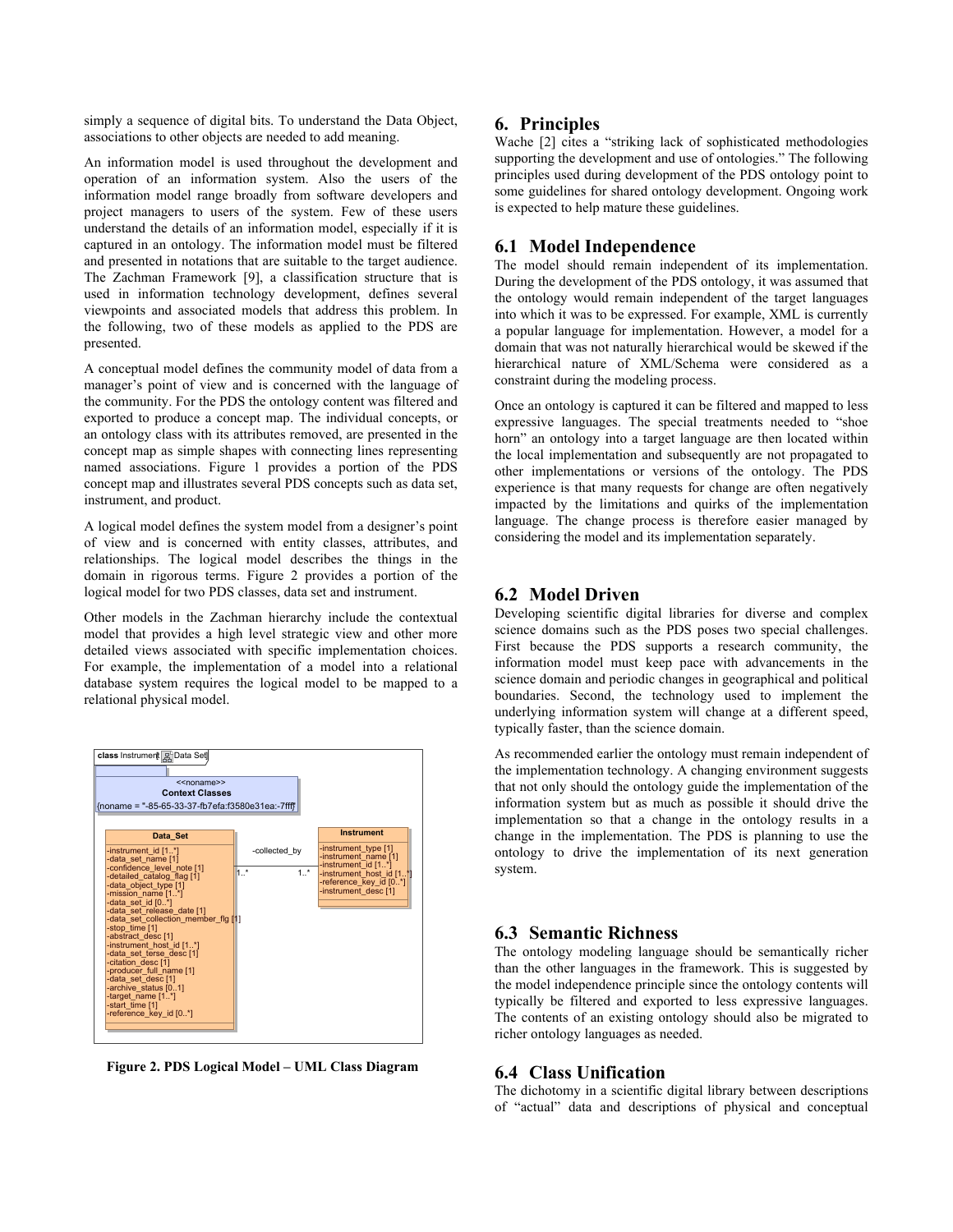things in the domain can be unified under the OAIS Information Object. First, the *actual* data is defined as a set of digital objects, each a sequence of bits about which almost nothing is known and which was instantiated by some software application using a data structure. Since under the OAIS reference model the description of the data structure is considered representation information, it must be assumed that the data object was instantiated by a class that simply defined a sequence of bits. The model for the actual data then consists of information objects that are comprised of the class that describes the simple digital object and a class that describes the data structure. Information objects for physical and conceptual objects in the domain are comprised of representation information but typically no data object, at least not physically in the library.

#### **6.5 Manage Change**

Metadata management is a highly difficult problem that requires time and both domain and information modeling experts. For even the smallest domains the development of an information model can take years to complete since getting consensus on what something is, can be extremely arduous, especially in the science domains. Experience suggests that implementation independent ontologies make the development and management of information models much more efficient. The resulting model is subsequently used to support the collection, validation, and use of both the metadata and the data.

Once completed and in use, the ontology is simply a snapshot in time and will need to evolve with the domain. Significant effort will again be required to gain consensus on new concepts and integrate the results however the management of this change is again much more efficient in an implementation independent ontology.

#### **6.6 Requirements**

Four high level requirements for the information model were written for the information model development tasks. They are paraphrased below.

- The model shall consist of formal definitions for the relevant things in the science domain.
- The model shall provide the necessary specifications for data producers to design and generate data collections.
- The model shall provide the necessary specifications for software developers to write or generate compliant software.
- The model shall support interoperability between the data repositories in the community.

As mentioned earlier, the system's functional requirements were used to determine the things to be included in the model, in other words the descriptions of the things that are needed to support system services and tools. The resulting information model then acts as a set of requirements for data management software.



**Figure 3. Tool Framework and Process Flow** 

#### **7. TOOL FRAMEWORK**

The tool framework is based on the Protégé ontology modeling tool [10]. The CMapTools Knowledge Modeling Kit [11] is used to generate visual depictions of conceptual models. The MagicDraw modeling tool [12] is used to generate UML models, class diagrams and code for defining and accessing Java classes. A Java application was written to generate specification documents that present several views of the information model using class definition tables, UML class diagrams, and concept maps. The specification also includes the data dictionary that describes the attributes in detail. The ontology content is both exported to XMI for use by the modeling tools and parsed by the Java application for the generation of the specification document. HTML and LaTeX versions of the specification document are generated. This framework and the process flow is illustrated in Figure 3.

Besides the PDS, the tool framework is being used to support information modeling tasks for several other projects including the International Planetary Data Alliance (IPDA), the Early Detection Research Network (EDRN) Knowledge Environment (EKE) [13], and the Consultative Committee for Space Data Systems (CCSDS) Registry Reference Model specification work.

The IPDA is a close association of international partners with the aim of improving the quality of planetary science data and services to the end users from space based instrumentation. In particular it seeks to improve interoperability between planetary science archives by developing common data and technology architectures. The IPDA adopted [14] the PDS information model as the de-facto data standard for the planetary science community and is now developing the technology architecture including a set of standard protocols.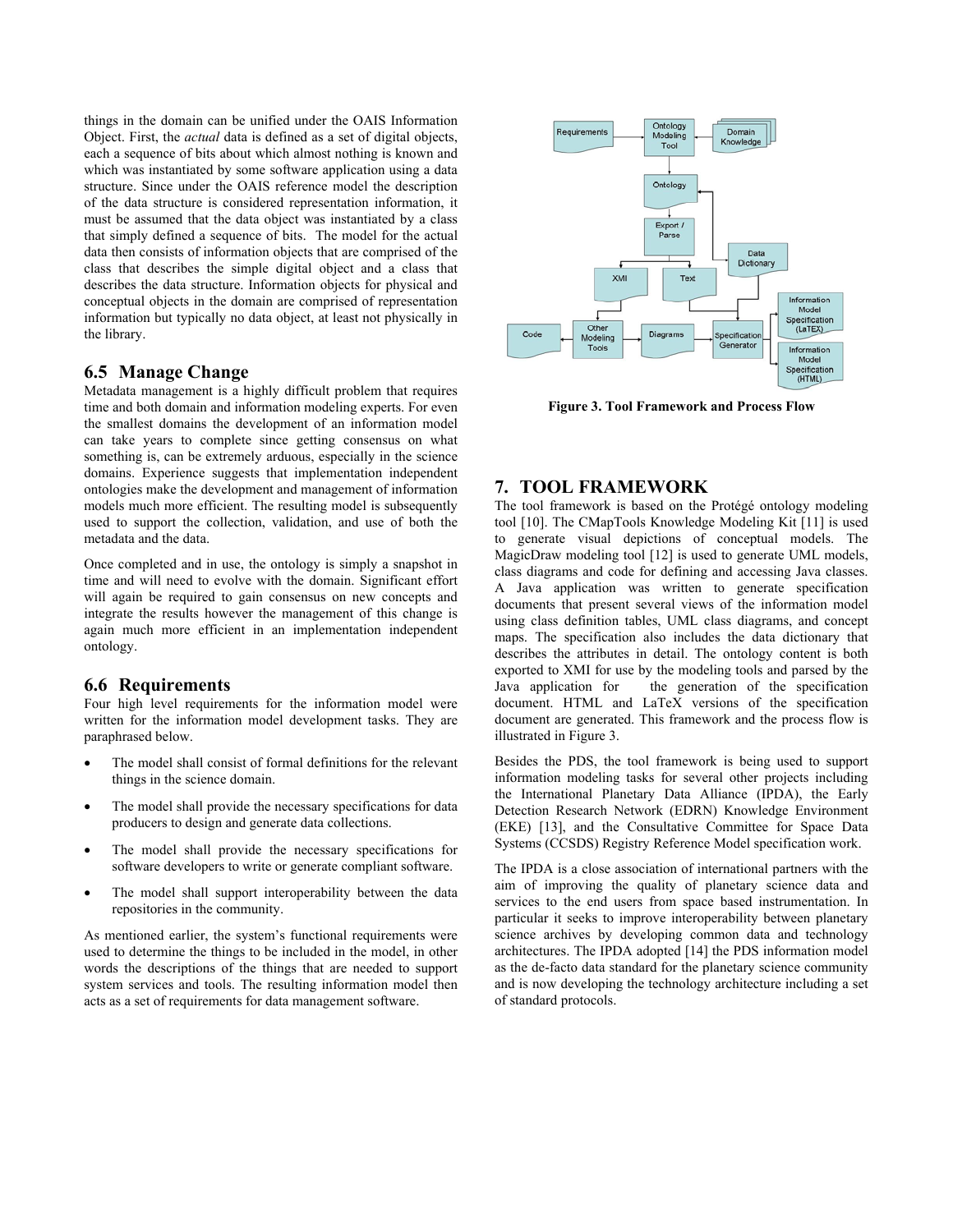The EDRN is a research network of collaborating scientists from over 40 institutions focused on identifying and validating cancer biomarkers (biological indicators of cancer) at their earliest stages. The EDRN Knowledge Environment (EKE) serves as an online, distributed resource of data and information that helps improve scientific research by enabling real-time access to cancer-research information that crosses institutional boundaries at a national level. The EDRN core ontology [15] defines this data and information.

The CCSDS is an organization of Space Agencies and produces recommendations and standards mainly for ground systems and their interface to space systems. The CCSDS Registry Reference Architecture includes an information model for a general purpose registry. This information model is being managed by the tool framework.

#### **8. DATA DICTIONARY**

Ontology modeling tools provide the means to capture a domain model in terms of classes and relationships. However a scientific digital library such as the PDS needs a rich set of data about class attributes and their values. For example the definition of an image pixel must include the data type of the value, the value's minimum and maximum bounds, whether the value is signed, and the order of the bytes. In addition during the design of a new image, data engineers will want to know what pixel definitions have been previously used that are similar in concept, who defined them, and who is allowed to make changes. A data dictionary is design to capture this type of information.

ISO/IEC 11179 2003 [16] is a specification for metadata registries and includes a comprehensive model for defining data elements. Figure 4 shows the basic model for describing a data element. The model separates the data element proper from its set of valid values. It also separates the conceptual view from the physical view, resulting in four distinct aspects of a data element. For example, the PDS data element, calibration lamp state flag indicates whether the lamp used for onboard camera calibration is turned on or off. In the model, this data element is partitioned into 1a) the concept of a binary calibration lamp state indicator, 1b) the named data element "calibration\_lamp\_state\_flag", 2a) the concept of a binary value, and 2b) the specific tokens used to indicate binary states, for example "on" and "off". The specification also allows for the classification and administration of each component of a data element. For example, the data element concept will have a version, last changed date, registration authority, submitter, and steward.

A data dictionary model that conforms to the ISO/IEC 11179 specification has been modeled and populated using the ontology modeling tool. It will be integrated into the tool framework.

# **9. RELATED WORK**

Wache et. al. [2] summarize that reasonable results have been achieved on the technical side of using ontologies for intelligent information integration. The typical information integration system uses ontologies to explicate the contents of an information source, mainly by describing the intended meaning of table and datafield names. For this purpose, each information source is supplemented by an ontology which resembles and extends the structure of the information source. Noy [17] states that many

issues that ontology researchers in semantic integration grapple with are very similar to the issues that database and informationintegration researchers have been addressing. Some of the approaches are also similar although the ontology community relies more heavily on the higher expressive power of ontology languages and on reasoning techniques. Knublauch [18] also examine the benefit of using ontologies to support information modeling. Finally Singh et al. [19] suggest the need for ontologies to support the development of metadata catalogs for the sophisticated data-intensive applications resulting from advances in computational, storage and network technologies and data grid infrastructures.

#### **10. ACKNOWLEDGMENTS**

The authors wish to acknowledge the PDS Data Modeling for developing the original PDS data model and the PDS Technical staff who have performed heroically in attempting to keep the PDS data standards viable in the continually evolving planetary science domain. This work was supported by the Jet Propulsion Laboratory, managed by the California Institute of Technology under a contract with the National Aeronautics and Space Administration.

# **11. REFERENCES**

- [1] M. Uschold and G. M., "Ontologies and Semantics for Seamless Connectivity," *SIGMOD Record*, vol. 33, 2004.
- [2] H. Wache, et al., "Ontology-Based Integration of Information — A Survey of Existing Approaches," In Proc. *IJCAI-01 Workshop:Ontologies and Information Sharing*, 2001.
- [3] M. Uschold and M. Gruniger, "Ontologies: Principles, methods and applications," *Knowledge Engineering Review*, vol. 11, pp. 93-155, 1996.
- [4] J. S. Hughes and S. K. McMahon, "The Planetary Data System. A Case Study in the Development and Management of Meta-Data for a Scientific Digital Library.," In Proc.



**Figure 4. ISO/IEC 11179 - Data Element Model**